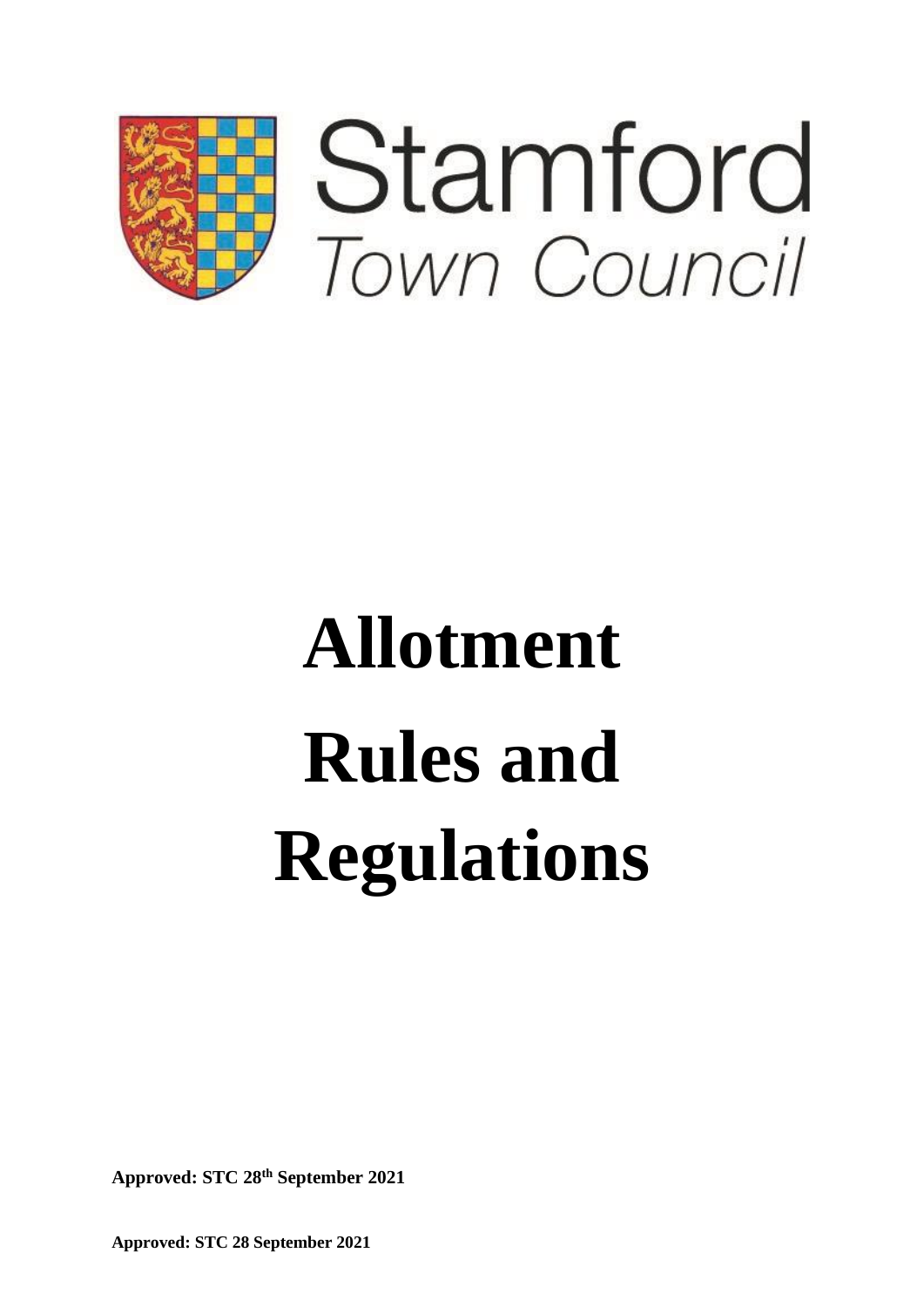# Allotment Policy

This policy applies to all allotments sites operated by Stamford Town Council. It is the responsibility of the Amenities Committee to manage the allotment sites on behalf of Stamford Town Council

Other allotment sites within the Parish are owned are in private ownership. This policy does not apply to these sites.

# **AIMS OF POLICY**

- To improve the quality of the allotment environment for plot holders, neighbours, and residents
- To address long waiting lists and the high demand for allotment plots
- To ensure that the allotments service is totally funded by those who use the service
- To uphold the Council's Environmental Policy

# **BACKGOUND**

Stamford Town Council has 271 plots available for rental at 6 sites. Allotments have become very popular for the healthy lifestyle and community benefits they provide. The demand for allotment plots has however resulted in waiting lists particularly in areas where there are fewer plots.

Local Authorities have a legal obligation to provide sufficient allotments to meet demand under the Small Holdings and Allotment Act 1908. It is however the responsibility of a Town Council to provide allotments within its boundary in line with the Local Government Act 1972. Statutory allotments are those where the land was originally acquired specifically for this purpose. The Allotment Act 1925 stipulates that the sale or disposal of statutory allotments requires the consent of the Secretary of State. All other allotments are temporary but can be re-designated as statutory if required.

# RULES AND REGULATIONS

# **1. TERMS AND INTERPRETATION**

In these rules the words used are to have the following meaning:

- 1.1 **Allotment:** A plot of land that is let by the council for the cultivation of herb, flower, fruit and vegetable crops.
- 1.2 **The council:** Stamford Town Council.
- 1.3 **Tenant:** A person who holds an agreement for the tenancy of an allotment.
- 1.4 **Co-worker:** A person or persons identified in a co-worker agreement who help a tenant cultivate an allotment plot. Refer to appendix for further information.
- 1.5 **Site:** Any area of allotments that are grouped together at one location
- 1.6 **Rent:** The annual rent payable for the tenancy of an allotment.
- 1.7 **Review notice:** Any notice of reviewed rental charges.
- 1.8 **Site representative:** An allotment tenant who works as a middle person between the council and the tenants and helps oversee the allotment.
- 1.9 **Tenancy agreement:** A legally binding written document which records the terms and conditions of letting, of a particular allotment(s), to an individual tenant or group.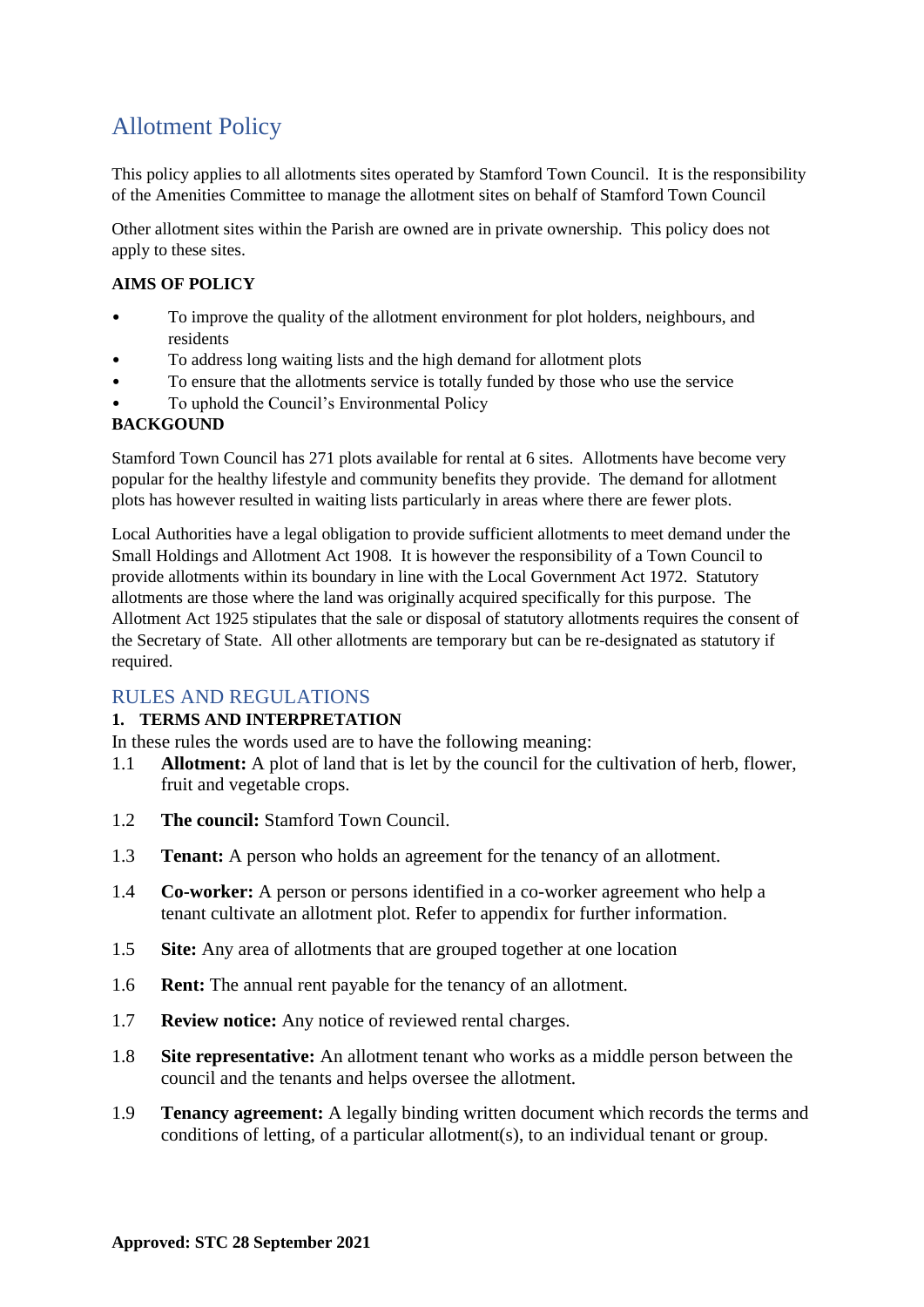- 1.10 **Roadway:** A common route within the site for vehicular and pedestrian access to allotments.
- 1.11 **Headland:** The area of land between an allotment plot and any road way or perimeter fence.
- 1.12 **Authorised officer:** A member of staff of Stamford Town Council.
- 1.13 **Other authorised persons:** The tenant, co-worker or invited guest, site representative, STC Councillor.
- 1.14 **Cultivation:** Keeping the plot in good productive order by: the maintenance and improvement of soil; the control and prevention of flowering weeds, ornamental plants, and herb, flower, fruit and vegetable crops.
- 1.15 **Paths:** Dividing paths between allotments.
- 1.16 **The non-cultivated leisure area:** Small area (no larger than 25% of plot) of grass, patio or built structures, for pastimes, eating and/or relaxing.

# **2. THE COUNCIL'S RESPONSIBILITIES**

- 2.1 **Administration:** Keeping waiting lists, letting plots, rent collection, terminations and enforcement of rules.
- 2.2 **Repairs and Maintenance:** Repairs to site perimeter fences, gates and water infrastructure; maintenance of roadways; vacant plot management; hedges and tree management.
- 2.3 **Rubbish clearance:** To remove rubbish which has been fly-tipped
- 2.4 **Liability:** The council is not liable for loss by accident, fire, theft or damage of any structures, tools, plants or contents on allotment.

# **3. APPLICATION**

- 3.1 These rules are made pursuant to Allotment Acts 1908 to 1950 and apply to all rented allotments.
- 3.2 Where allotment tenancies are rented to a group they are collectively subject to additional rules issued by the allotment officer.
- 3.3 In the event of a plot not being available a waiting list is strictly maintained by the Town Council.

#### **4. RENT**

- 4.1 The tenant must pay the invoiced rent within 40 days of the due date.
- 4.2 The rent year runs from the  $1<sup>st</sup>$  October to 30<sup>th</sup> September of the following year.
- 4.3 A tenant may voluntarily relinquish their allotment at any time, or have their tenancy terminated for breach of the tenancy agreement before year end but no rebate will be payable unless the plot is surrendered within the initial 3-month probationary period.
- 4.4 New tenants will be responsible for recording initial plot condition by taking photographs of the plot at the time of accepting tenancy.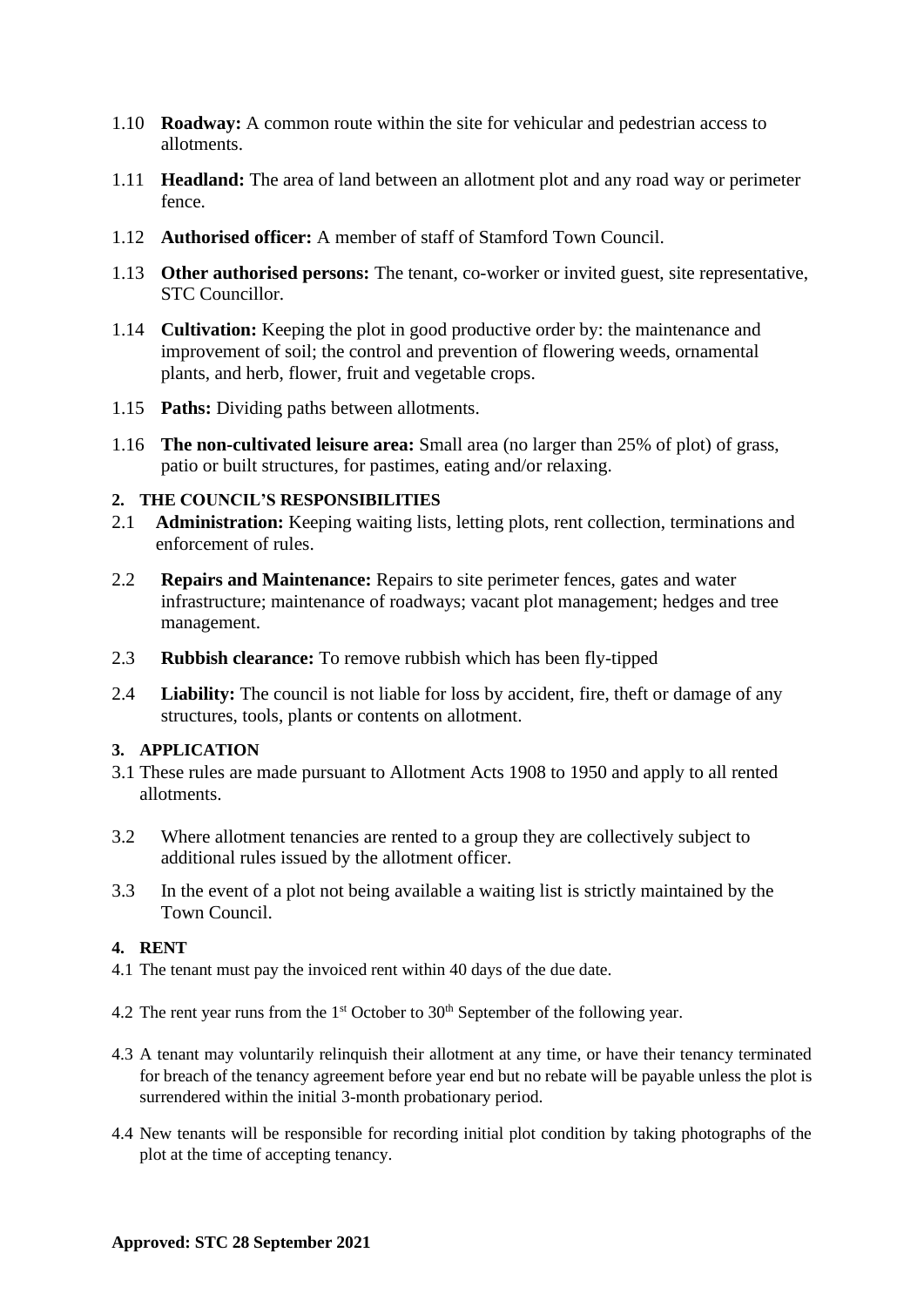- 4.5 The departing tenant shall remove any items or derelict structures from their plot before the end of the tenancy. The council will dispose of any such material not removed by the tenant. The full cost of disposal shall be charged to the outgoing tenant.
- 4.6 Rent may increase at any time provided the council takes reasonable steps to give at least sixmonths' notice by way of signs on notice boards and gates, or by letters etc. Failure to give notice to any individual tenant will not invalidate the tenants rent increase.
- 4.7 The tenant will be charged for water and waste at a per square metre rate.
- 4.8 The rental charges will be charged at full price from 1st October to 31st March annually. Half annual rental price applicable from 1st April to 30th September. The deposit and water charges will remain at full price throughout the season.
- 4.9 Within the first three months the tenant is within a probationary period. If the tenant chooses to return the allotment to the council during this period, the tenant will have rental returned minus a £20.00 administration fee. If the tenant undertakes no significant work (no less than 40% cultivation) on the plot within the first three months of receiving the plot, then the tenancy will be terminated and the plot returned to council for re-letting.
- 4.10 Allotments will only be offered rent free, for the first season only, when the waiting list has been exhausted and no one is willing to take on plots in an excessively overgrown condition. The annual rental charge for the following season beginning in October will be applicable.

# **5. ASSIGNMENT, SUB-LETTING & CO-WORKING**

- 5.1 The tenancy of an allotment is personal to the tenant named in the agreement.
- 5.2 The tenant may not assign, sublet or part with possession or control of all or any part of their allotment.
- 5.3 The tenant may share cultivation by registering a co-worker. Co-workers must sign an agreement, countersigned by the tenant and sent to the council. For further information on co-workers refer to supplementary guidance notes.
- 5.4 Co-workers will only be considered to take on an allotment where the main tenant has relinquished their tenancy and they have been registered as co-worker for at least twoyear and/or as long as the person at the top of the waiting list.

# **6. CULTIVATION AND WEED CONTROL**

- 6.1 The cultivated area is defined as the area that is cultivated for crop or flower production. Cultivation requires the tenant to regularly dig or mulch, or prune and weed 75% of the plot. Compost bins, glass houses, water butts, poly-tunnels and fruit cages are also included within the cultivated area, as are ornamental flower crops. Areas of lawn or meadow are not included within the cultivated area.
- 6.2 Allotments must be kept clean and maintained in a good state of cultivation (minimum 75% in cultivation) and fertility throughout the year. An area that is annually cleared of weeds yet remains un-cropped or un-planted during any one year will be considered as non-cultivated. The whole plot, including any uncultivated/leisure areas, must be kept tidy, safe and free from flowering weeds.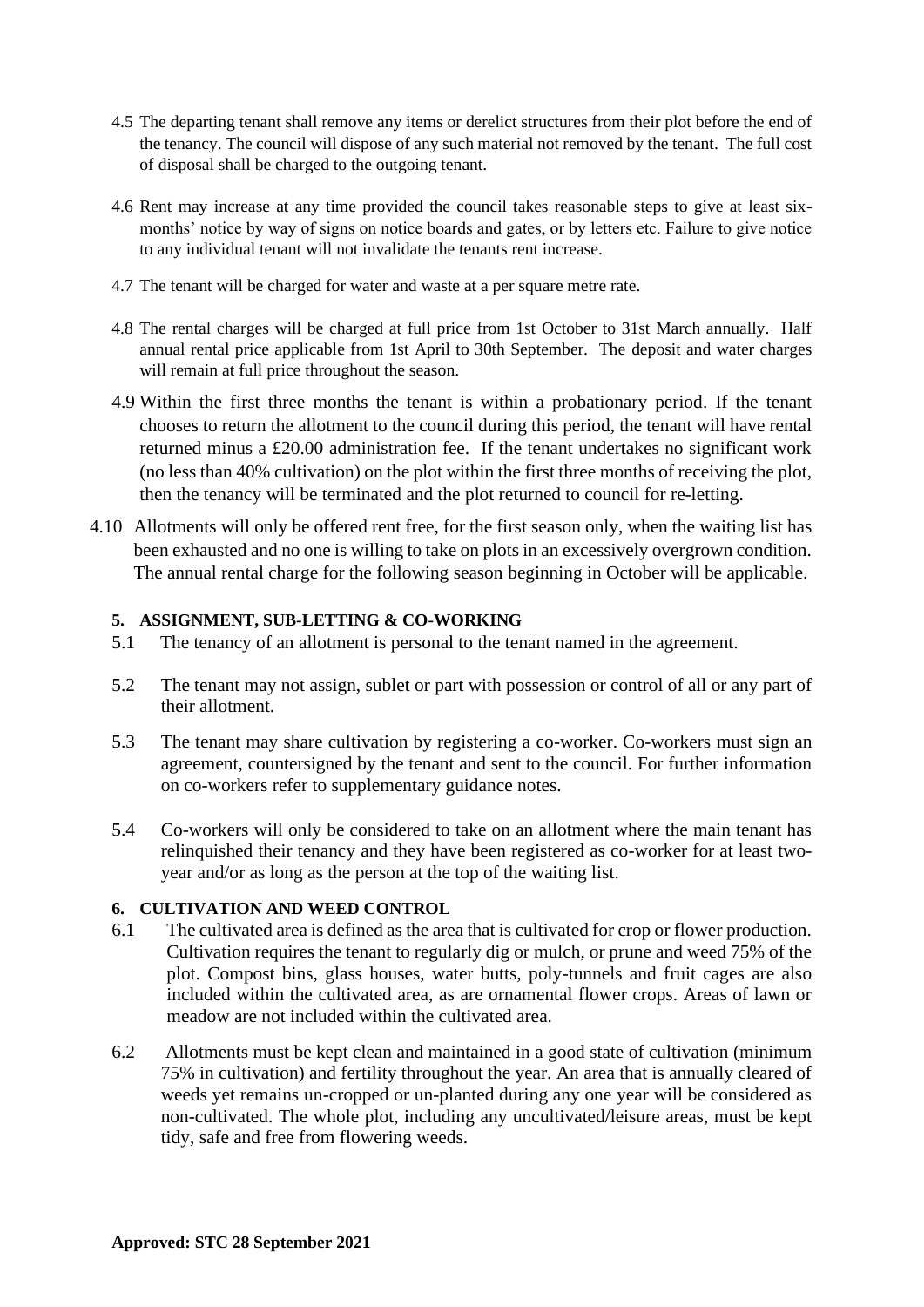- 6.3 Allotments that have areas that are not suitable for production such as heavily shaded areas, excessively sloping land or impoverished or polluted soils - may be allowed extended lawn and wildflower conservation areas. Extended grass areas must be agreed in writing with a council officer.
	- 6.4 It is the tenant's responsibility to keep the plot free of weeds that cause a nuisance to adjoining tenants. Where on inspection or as the result of complaints, a plot with weeds is identified the tenant will be sent a weed notice letter. A further inspection will be carried out up to 8 weeks after the notice period has expired, and if there are no improvements in cultivation a notice of termination will be sent.

# **7. PLOT USE AND STORAGE**

- 7.1 Tenants must use their allotment and any structures on it for their own personal use and must not carry out any business or sell produce from it. Tenants may not use their allotment as a place of residence and/or sleep overnight.
- 7.2 The allotment is rented to the tenant for the purpose of cultivation of herb, flower, fruit and vegetable crops.
- 7.3 Only materials for use on the plot may be stored there, such as beanpoles, cloches, pots and netting for seasonal use.
- 7.4 Construction materials, paving and timber for infrastructure work must be used within 12 months.
- 7.5 Quantities in excess of the above will be regarded as unacceptable and the tenant ordered to remove them. Failure to do so will result in the materials being removed by the council, the tenant charged with the cost and notice of termination given.

# **8. TREES AND INVASIVE PLANTS**

- 8.1 Tenants must not, without consent of the Council allotment officer, plant any trees.
- 8.2 Fruit trees are permitted but will normally be included within the 25% of non-cultivated area and must grow no higher than 2 metres in height. Where fruit trees are planted outside of the 25% non- cultivated leisure area, the soil beneath fruit trees must be planted with productive crops or other plants in accordance with cultivation rules.
- 8.3 The council reserves the right to enter any plot, with or without the consent of the tenant, to remove oversized trees and as well as cut down excessive and seeding weed growth or overgrown grass. If the removed vegetation has been planted by the tenant, then removal costs will be charged to the tenant. Failure to pay for removal costs will result in tenancy termination.
- 8.4 Invasive plants such as Bamboo, all types of willow and conifers (including Christmas trees) are not permitted to be planted by the tenant. If the invasive plants are not removed by the tenant, then the tenancy will be terminated and plants removed at cost to the tenant.

# **9. HEDGES, FENCES AND PONDS**

9.1 Tenants are responsible for maintaining any hedge or fences on or abutting their plot. They should be kept to a maximum height of 1.5 metres and the sides shall be trimmed at least once per year so as not to obstruct pedestrian or vehicular access.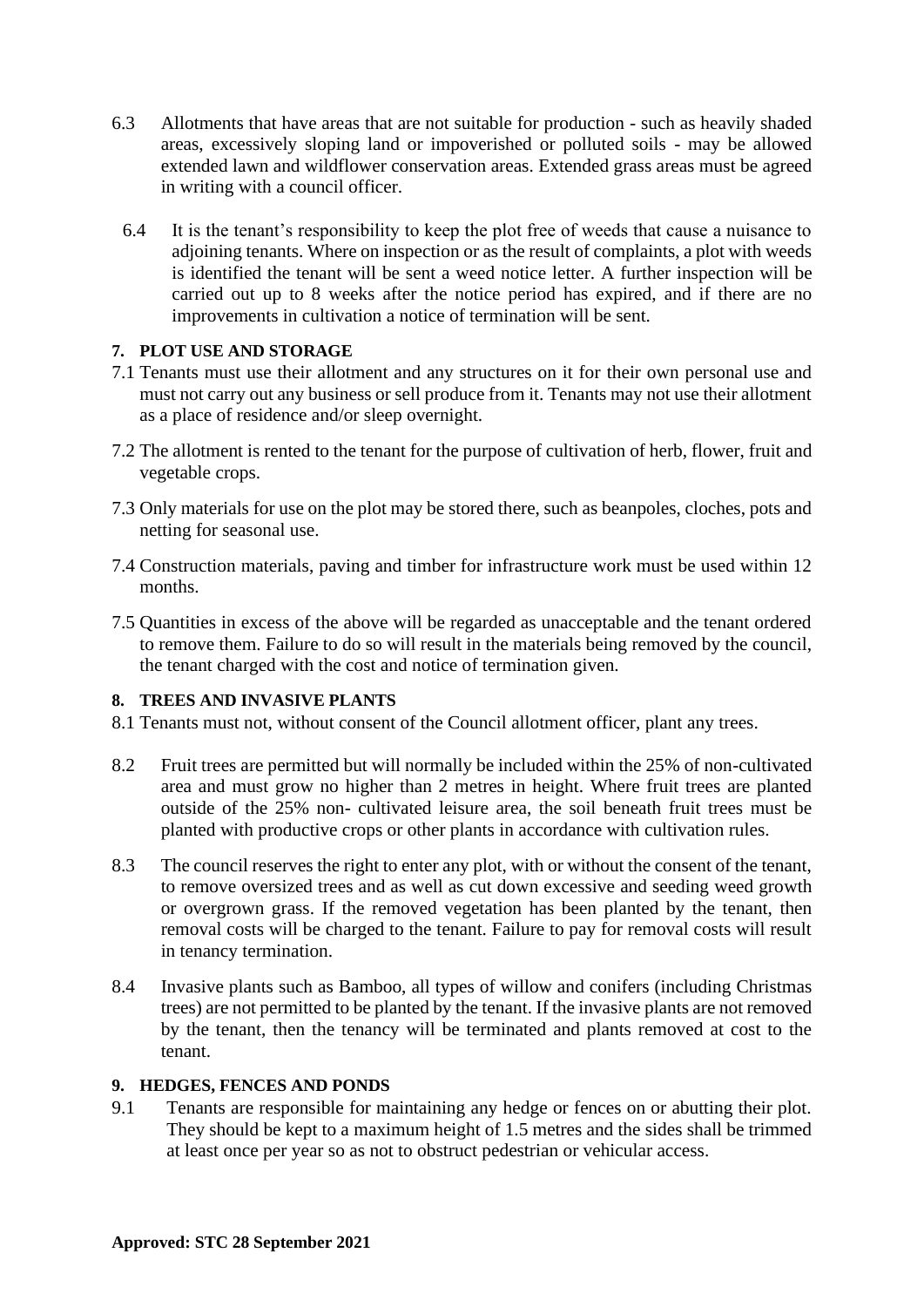- 9.2 Where hedges abut a perimeter boundary road the council is responsible for maintaining the outside elevation and topmost.
- 9.3 Hedgesshould not be cut back during the bird nesting season, which runs from 1st March - 1st September.
- 9.4 No conifers or invasive screening plants such as bamboo or willow may be planted as hedging on allotment land.
- 9.5 It is an offence to attach or hang any materials to any council fencing.
- 9.6 The maximum surface area for a pond is 1.5 metres square and will be no deeper than 50cm. The pond area will be included as part of the non-cultivated area.
- 9.7 Ponds must be temporary and should not be constructed out of concrete or any other hard landscape material. All ponds should be sited at least 2 metres distance from any road way or path. Tenants are advised to provide secure fencing or cover to prevent drowning.
- 9.8 The use of sunken baths as ponds or for water storage is not permitted on safety grounds. Baths being brought onto the allotment space by an existing tenant will be seen as unwanted waste and will result in a tenant being put on notice.

#### **10. WATER, BONFIRES & OTHER RESTRICTIONS**

- 10.1 Sprinklers are prohibited. Hose pipes may be used to water directly if handheld with a trigger hose. This is to prevent hoses being left running unattended causing water wastage.
- 10.2 All tenant's hoses must be disconnected from the taps after use. This will reduce the risk of contamination from backflow should a check valve fail to operate.
- 10.3 No water fittings shall be replaced without the Town Council's approval, in line with Anglian Water's specifications. No taps or hoses should be replaced/used without ensuring they are of an acceptable type or standard.
- 10.4 Allotment holder's failure to comply with these rules will result in Anglian Water cutting off the water supply to that whole site. The whole site will then be responsible for any fines that Anglian Water impose because of the allotment tenant's failure to comply with the rules. If tenants infringe these rules they will result in an instant notice  $\&$  may lead to tenancy termination.
- 10.5 Water supply is subject to season restrictions and hosepipe bans.
- 10.6 Any form of unattended mains connected irrigation be it open hose flood irrigation or seep hose irrigation - is forbidden and will lead to notice of termination.
- 10.7 All standpipes and water butts beneath standpipes will be considered as a common resource to be shared with surrounding tenants.
- 10.8 All Stamford Town Council standpipes are fitted with taps which have a threaded nozzle as well as a double check valve as approved standard by Anglian Water board.
- 10.9 Bonfires are permitted for the burning of un-treated or un-painted woody waste only. The burning of any other materials – such as plastics, tyres, carpet, MDF, laminated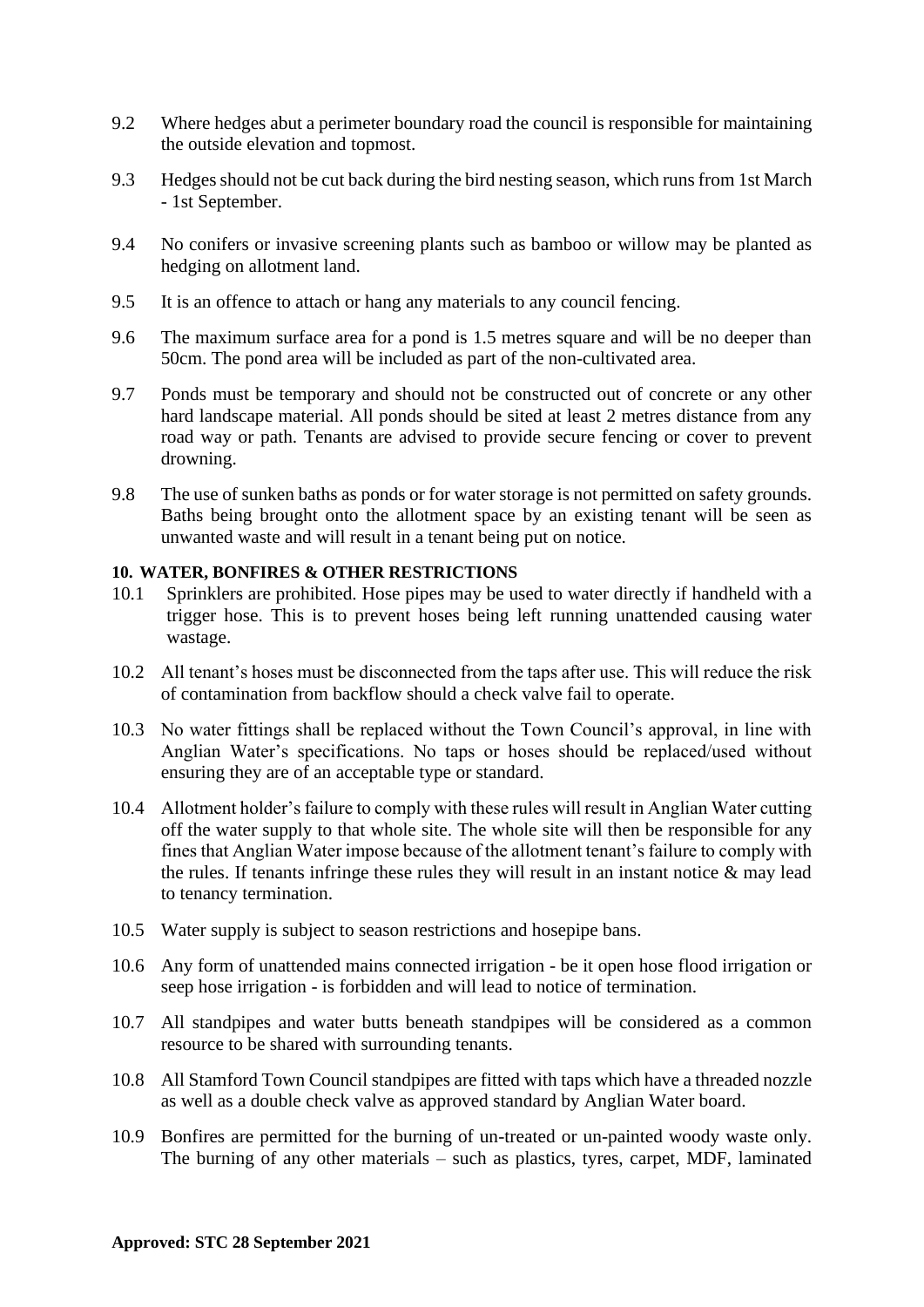wood - is strictly prohibited and will lead to immediate termination and referral for prosecution.

- 10.10 All open fires between 1st April and 31st October must be contained within an incinerator barrel and permission must be granted by the allotment officer. Any open fires without permission will result in an instant notice & may lead to tenancy termination.
- 10.11 Smoke from a bonfire, which could be a nuisance to neighbours by interfering with the use and enjoyment of their garden or property or could affect the comfort or quality of life of the public, could result in action under the Environment Protection Act of 1990. Tenants who light a fire within 50ft (15.24m) of the centre of a highway may be guilty of an offence under the Highways Act 1980.
- 10.12 Fires must be attended at all times until all material has burnt and the fire extinguished. Fires must be kept to a manageable size to ensure safe burning and a minimum of smoke production. Any fire managed in an unsafe manner or producing excessive smoke will result in an instant notice and may lead to tenancy termination.
- 10.13 All potentially toxic materials should be removed from the allotment site and disposed of in the relevant civic amenity site. Failure to remove said materials will lead to termination and recovery of removal costs.
- 10.14 The council reserves the right to prohibit bonfires on a specific plot and/or group of plots.
- 10.15 Tenants may not remove any mineral, sand, gravel, earth or clay from the allotment gardens without the written permission from the council.

# **11. WASTE MATERIALS AND POLLUTANTS**

- 11.1 Waste regulations apply to materials brought on site by existing tenants. It is the responsibility of the new tenant to instruct the council to take away waste left on site within the first month of taking a plot. The new tenant may also gather photographic evidence of any potential polluting materials on site when they take on the plot.
- 11.2 Waste from external sources, including green waste, may not be deposited on the allotment or any other part of the site. Abuse will result in immediate tenancy termination and prosecution.
- 11.3 The bringing on site and use of polluting materials such as tyres, asbestos, glass and carpet shall be treated as illegal disposal of waste and will result in immediate notification and referral for prosecution.
- 11.4 The bringing on site and use of rubble and hardcore for paths and other forms of construction is prohibited. The bringing on site of tyres, plastic or metal materials such as shelving, angle iron or bathtubs - as well as other timber and plastic materials not relating to crop production is prohibited. Bringing such materials on site will result in a notice and possible termination.
- 11.5 The creation of concrete pad footings for sheds or green houses, or concrete pads for paving, or any solid brick and cement structures is prohibited. Narrow temporary concrete and brick footings will be allowed for a glass house.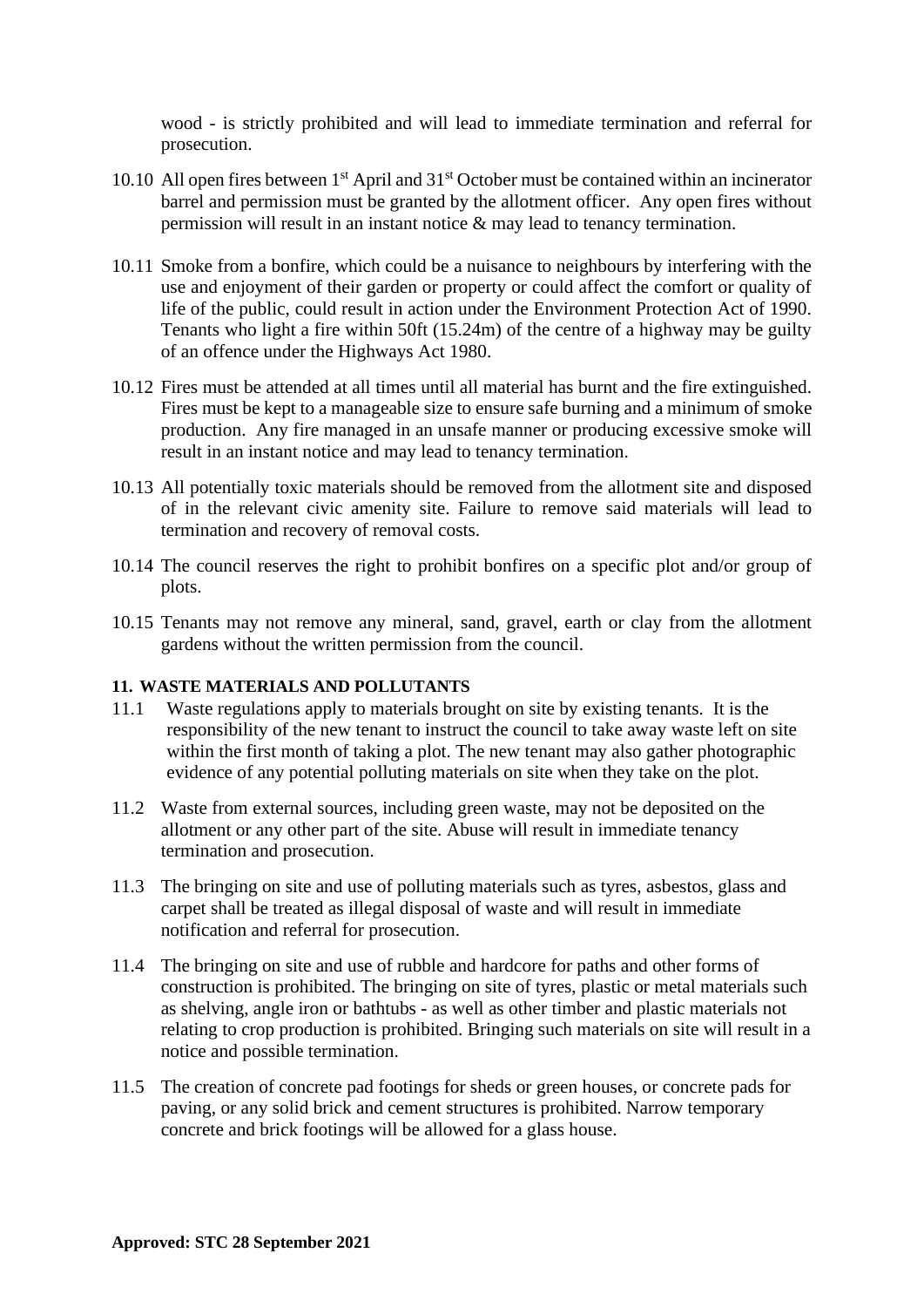- 11.6 The use of glass bottles for any form of construction or raised bed is forbidden and will result in a notice and possible termination.
- 11.7 All non-diseased vegetative matter shall be composted and used on the tenant's allotment. Diseased plants and perennial weeds can be burned in an incinerator following the bonfires policy.
- 11.8 The council reserves the right to clear overgrown plots that are currently tenanted and are causing a nuisance. The tenant will be charged the full cost on each occasion that this occurs.
- 11.9 In the event that a tenant is put on notice for excessive materials such a timber, metal, carpet or tyres being left on plot, and if the tenant does not clear such materials, then the council reserves the right to clear such materials and reclaim costs from the tenant.
- 11.10 If tenants witness someone illegally fly tipping rubbish onto allotment land they should immediately contact the police via 101 & inform the allotment officer of the incident and incident number.

# **12. STRUCTURES**

- 12.1 Sheds and sided structures shall be included within the 25% area allowed for noncultivation. Poly tunnels, glasshouses and fruit cages will be included within the cultivated area.
- 12.2 Any structure on the allotment must be temporary and maintained in safe order with an appropriate external appearance and condition. If the council is not satisfied with the state of the structure the tenant must either repair, it to the council's satisfaction or remove the structure within one month of instruction to do so. If the structure is not removed, the council may remove it and charge the tenant the full cost of removal and disposal.
- 12.3 Tenants may put up no more than two sheds and no more than two greenhouses (including poly-tunnels) on their plot. Glasshouses and poly-tunnels should cover no more than 20% of the allotment. Permission from the allotment officer is required for poly tunnels, sheds, greenhouses, with the size and layout agreed. Which shall not be installed until permission is granted.
- 12.4 Where a tenant is given a plot with a structure then the tenant should take photographs of structures to disprove liability if structures are seen to be unsafe.
- 12.5 Any structures erected on the allotment shall not be made from hazardous materials (e.g. asbestos).
- 12.6 All structures must be adequately secured to the ground to prevent uplift with sheds and glass houses requiring a footing on slabs bedded on sand.
- 12.7 All structures must be kept within the boundary of the allotment and must not be constructed over underground utilities (e.g. water supply pipes).

#### **13. PATHS & ROADWAYS**

13.1 Access to your allotment will be solely via the main access gate. No access point will be permitted from back gardens or through any other point.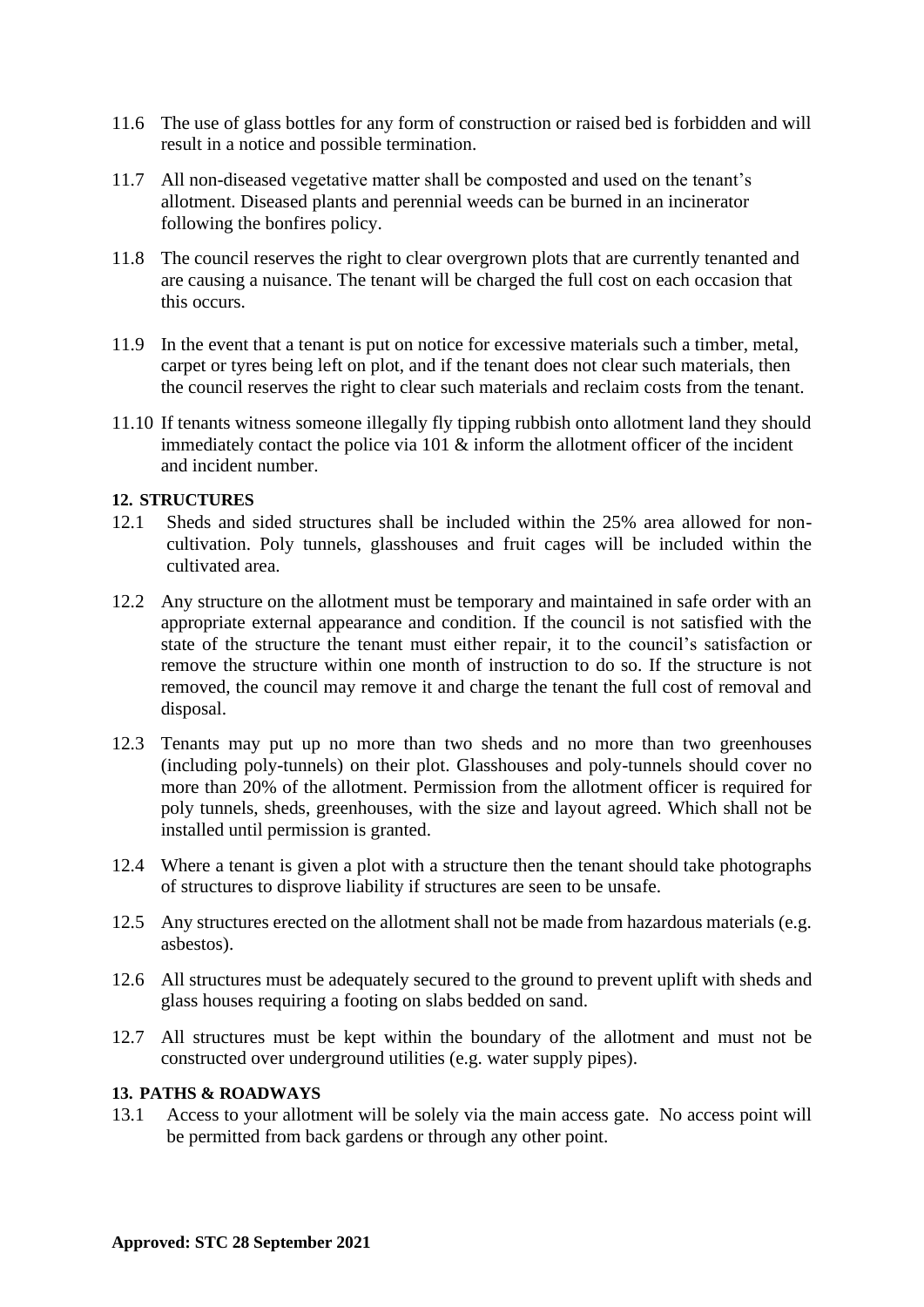- 13.2 Paths within allotments must be kept free from flowering weeds and long overgrown grass that exceeds 15cm (over 6 inches high).
- 13.3 Shared paths between two allotments must be maintained and kept cut and clipped up to the nearest half width by each adjoining tenant; paths must be kept clear of obstructions at all times.
- 13.4 All paths should be wide enough for easy pedestrian access to neighbouring tenants' plots.
- 13.5 Where car parking or vehicle access is permitted on an allotment site, the tenant must ensure that all roadways have free access for other users.
- 13.6 Roadways must not be obstructed or parked on by vehicles. Roadways may be parked upon for loading and unloading only. Vehicles which frequently and persistently block roadways may be barred from allotment sites.

# **14. DOGS, LIVESTOCK AND BEES**

- 14.1 Dogs must not be brought onto allotments or any part of the site unless they are kept on a short lead or otherwise restrained **at all times** you must remove all excrement**.** Tenants who fail to keep dogs on leads will receive a notice.
- 14.2 Tenants with persistently barking dogs or dogs that harass allotment tenants will be put on notice and shall have dogs barred from allotment sites.
- 14.3 The burial of any pets or animals on any allotment land is strictly forbidden and will result in termination.
- 14.4 The placing of beehives on an allotment is only permitted to registered Beekeepers who must obtaining the Council's written permission and provide proof of registration.
- 14.5 No animals or livestock may be kept on or left overnight on allotment land.

# **15. OBSERVANCE OF RULES**

- 15.1 Tenants must observe and comply with current rules, regulations and policies, and those which the council may make at any time in the future (e.g. statutory law changes, local restrictions - such as bonfire restrictions).
- 15.2 Rules will be posted online on the council website [www.stamfordtowncouncil.gov.uk](http://www.stamfordtowncouncil.gov.uk/) or sent with rent invoices/new tenancy agreements. Failure to observe rules will lead to tenants being put on notice and possible tenancy termination. In certain extreme instances a breach of site rules can lead to immediate termination of tenancy.
- 15.3 Tenants must comply with any reasonable or legitimate directions given by an authorised officer in relation to an allotment or site.

# **16. SITE SAFETY, SECURITY AND DUTY OF CARE**

16.1 Tenants must not discriminate against, harass, bully or victimise any other person/s on the grounds of race, colour, ethnic or national origin, social origin, language, religion, political or other opinion, belief, gender, marital status, age, sexual orientation, sexuality, medical condition, disability, or disadvantaged by any condition which cannot be shown to be justified.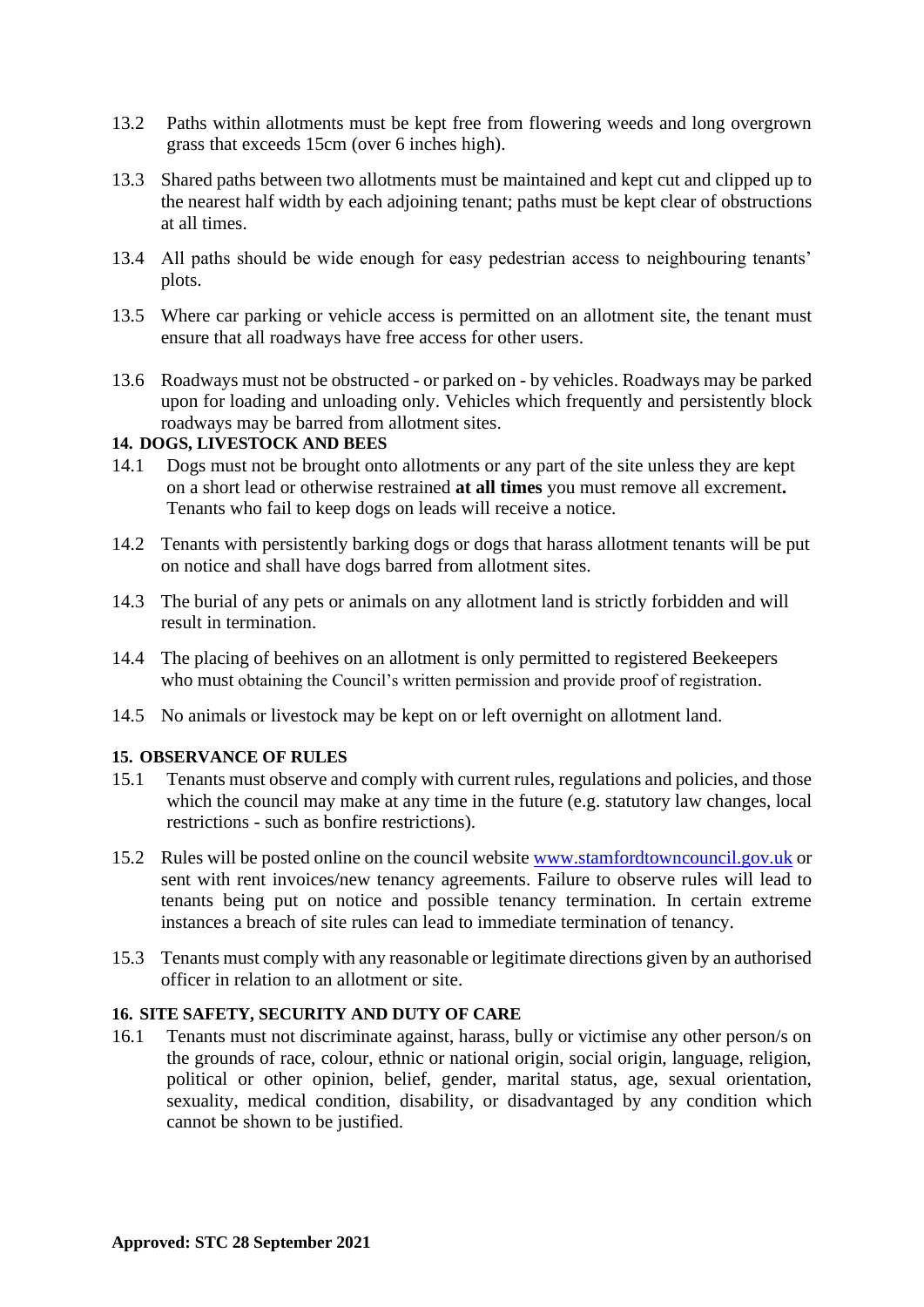- 16.2 No tenant must cause another tenant harassment, alarm or distress. Any use of violence or threats of violence or damage to an others property will be grounds for immediate termination of tenancy and possible prosecution.
- 16.3 The allotments and site or any structures thereon may not be used for any illegal, immoral or anti-social purpose. Tenants found to have committed an illegal or immoral act will be subject to immediate tenancy termination.
- 16.4 In the case of two tenants having an unresolved dispute and no one party can be proven as being in breach of any site rules then the council reserves the right to end the tenancy of both parties. The council reserves the right to consult with the site representative regarding any such disputes.
- 16.5 Tenants have a duty of care to everyone, including visitors, trespassers and themselves.
- 16.6 Any structure or any other item considered hazardous should be removed after instruction from a council officer. Failure to do so will see the council remove the structure or item with costs charged to the tenant and may result in termination.
- 16.7 Storage of hazardous materials is prohibited such as petrol, car batteries, tyres. Usage hazardous materials should be undertaken with caution. If hazardous materials such as asbestos are found on your allotment, then please inform the allotment officer.
- 16.8 Particular care should be taken when using strimmers, rotovators and other mechanical/powered equipment both in relation to the user and any third-party person. Appropriate personal protective equipment should be worn at all times.
- 16.9 Unsafe working practices may result in plot termination and the tenant shall be liable for any damage or injury caused by unsafe working practices.
- 16.10 Tenants may not bring, use or allow the use of barbed or razor wire on the allotment any historic barbed wire on the plot must be accompanied by a barbed wire warning sign.
- 16.11 All tenants and authorised persons must lock gates **on entry and departure** to prevent access by unauthorised persons or animals. This applies even if the gate is found to be already unlocked on arrival/departure.
- 16.12 The council is not liable for loss by accident, fire, theft or damage of any structures, tools, plants or contents on allotment. Tenants are advised not to store any items of value on the allotment, and to insure and mark any items kept at the allotment. Tenants should report incidents of theft and vandalism to the police.

# **17. UNAUTHORIZED PERSONS**

- 17.1 Only the tenant, or a person authorised or accompanied by the tenant is allowed on the site.
- 17.2 The allotment officer or other authorised persons may order any unauthorised person on the site in breach of these rules to leave immediately.
- 17.3 The tenant is responsible for the behaviour of children and adults visiting the allotment. In an instance where a visitor breaches site rules then the tenant will be held equally responsible.

# **18. VEHICLES, TENTS AND CARAVANS**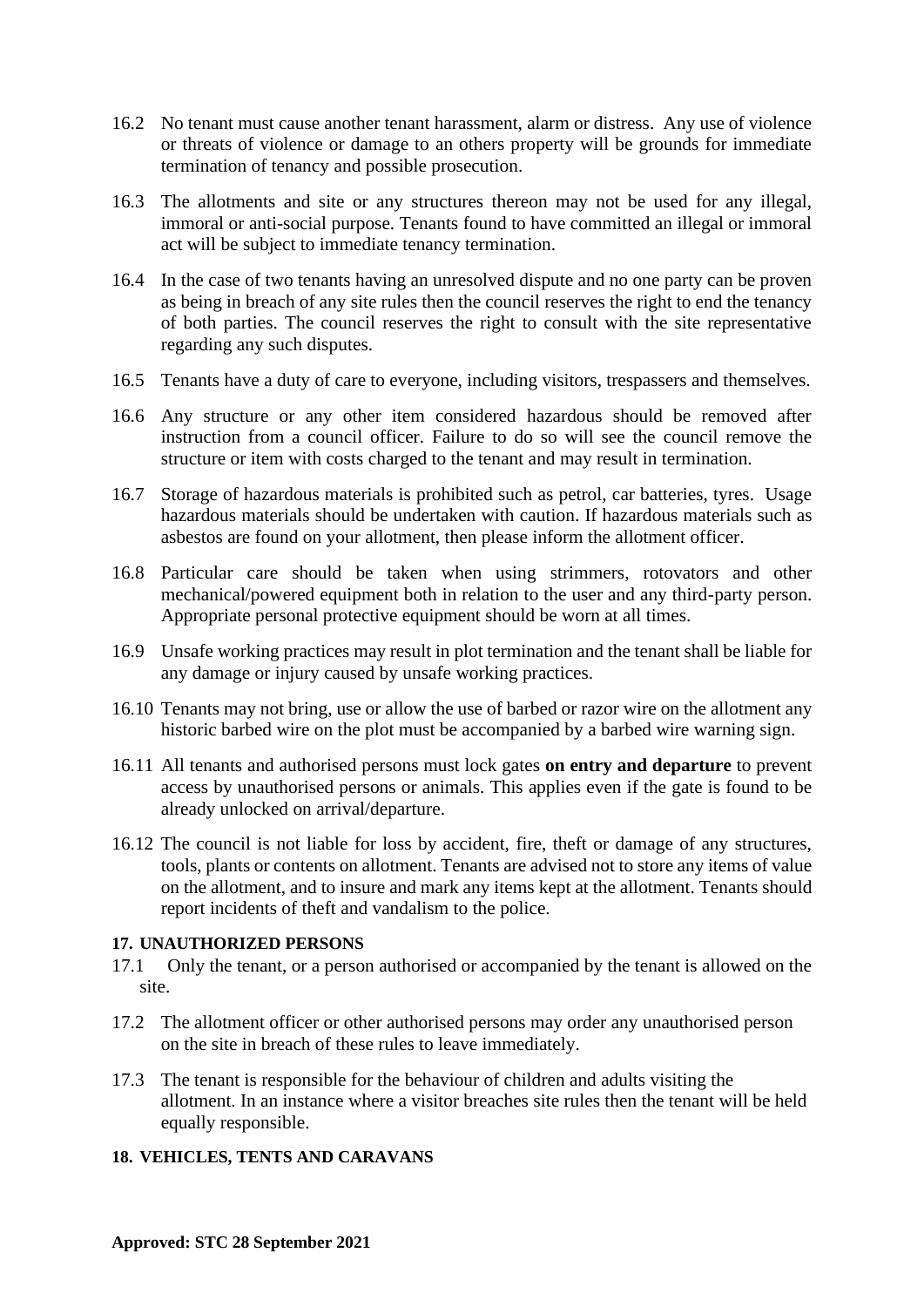- 18.1 Motor vehicles may not be parked overnight or deposited on the allotment. Caravans and live-in vehicles are not permitted on any allotment land.
- 18.2 Overnight erection of tents, yurts and other temporary structures, as well as overnight camping, are not allowed on allotment land.

# **19. PLOT NUMBERING, PLOT SPLITTING AND NOTICES**

- 19.1 Tenants must mark the allotment number on the outside of a shed or greenhouse, or on a post, and keep it clean and legible to be visible from the roadway or main access path.
- 19.2 Where plots do not have numbers clearly on display the council reserves the right to paint numbers on sheds, water butts or fencing. Plots without suitable numbering are in breach of tenancy and can be put on notice by the allotment officer.
- 19.3 If the council agree or decide that an allotment plot is suitable for dividing into two half plots, then the tenant is responsible for marking the boundary line with a minimum of two posts (do not put posts over water supply pipes) or by some other safe and visible method.
- 19.4 Council information may be displayed on notice boards where provided. No other notices or advertisements are allowed on the site except with written consent of the allotment officer.

# **20. CHANGE OF ADDRESS AND NOTICES**

- 20.1 Tenants must immediately inform the council, in writing, of changes of address or status.
- 20.2 If a tenant moves to an address outside of the boundary of the parish of Stamford, they will have their rent adjusted to the fee applicable for tenants outside of parish. This rule exclude existing tenants prior to October 2018.
- 20.3 Notices to be served by the council on the tenant may be:
	- a) Sent to the tenant's address in the Tenancy Agreement (or as notified to the council under these rules) by post, registered letter, recorded delivery or hand delivered; or
	- b)Served on the tenant personally; or
	- c) Placed on the plot.
- 20.4 Notices served under paragraph 21.3 will be treated as properly served even if not received
- 20.5 Emergency contact details of the appointed representative/relative will be retained for the purposes of communication in the event of an emergency.
- 20.6 Written information for the council should be sent to: Stamford Town Council, Town Hall, St Marys Hill, Stamford, PE9 2DR

# **21. TENANCY TERMINATION**

The council may terminate allotment tenancies in any of the following ways:

a) By giving 12 months written notice to quit expiring at any time between 29 September to 6 April inclusive.

b) At any time after three calendar months written notice by the council that the allotment is